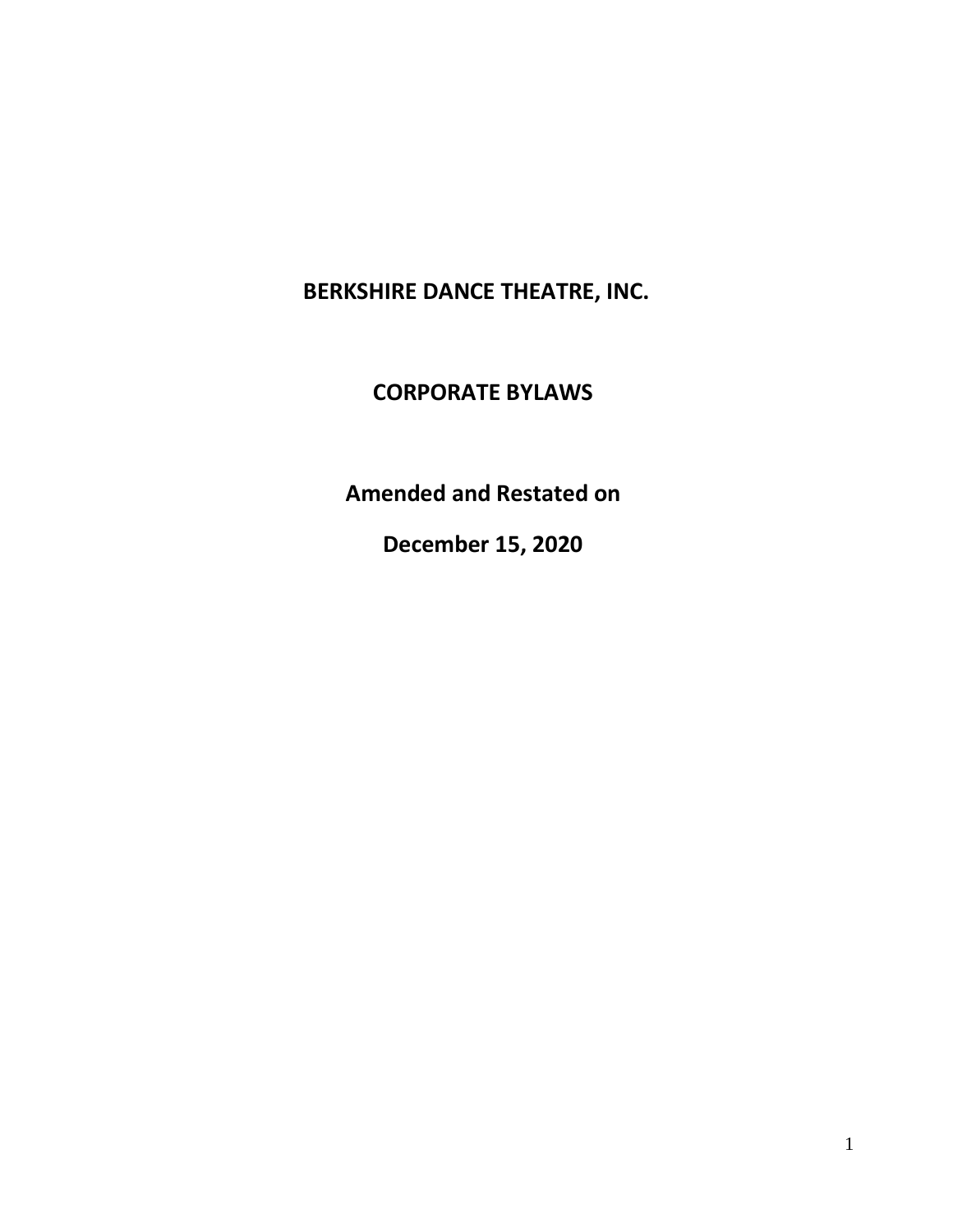#### **ARTICLE I**

**Section 1** - The name of this organization shall be the Berkshire Dance Theatre, Inc., a Non-Profit organization established under Chapter 180 of the Massachusetts General Laws, henceforth referred to as "The Corporation."

**Section 2** - The Corporation area is defined as Berkshire County, Massachusetts and its environs, including southwest Vermont.

**Section 3** - The Corporation's place of business shall be 46 Howland Avenue, Adams, Massachusetts.

## **ARTICLE II – MEMBERSHIP**

**Section 1** – During each fiscal year of the Corporation, the Corporation membership shall consist of all persons who, during that fiscal year, have paid one or more class tuitions or the dues established by the Board of Directors.

## **ARTICLE III – PURPOSE**

**Section 1** - The purpose of the Corporation shall be to provide opportunities for the advancement of the performing arts, particularly in dance, in the Corporation area, and to provide the appropriate educational and experiential opportunities to students of said performing arts. This purpose shall be implemented by, but not limited to, the following:

- A. Providing instruction and performing opportunities for students toward the advancement of performing skills;
- B. Providing facilities and material in support of such instruction and performing activities and opportunities;
- C. Fostering public awareness of an interest in dance and other performing arts activities and opportunities toward enhancing such activities and opportunities in the area.

### **ARTICLE IV - BOARD OF DIRECTORS**

**Section 1** - The business of the Corporation shall be managed by a Board of Directors (hereinafter the "Board") who shall have and may exercise all the powers of the Corporation consistent with the Corporation's educational and charitable purposes. The Board shall consist of not less than six (6) Directors and not more than twelve (12) directors. The powers of the Board shall include but not be limited to the following:

A. Appointment and establishment of the duties and compensation of the Director(s) to direct the daily operation of the Corporation and execute policies of the Board and render advice on appointments proposed and/or made by the Director(s).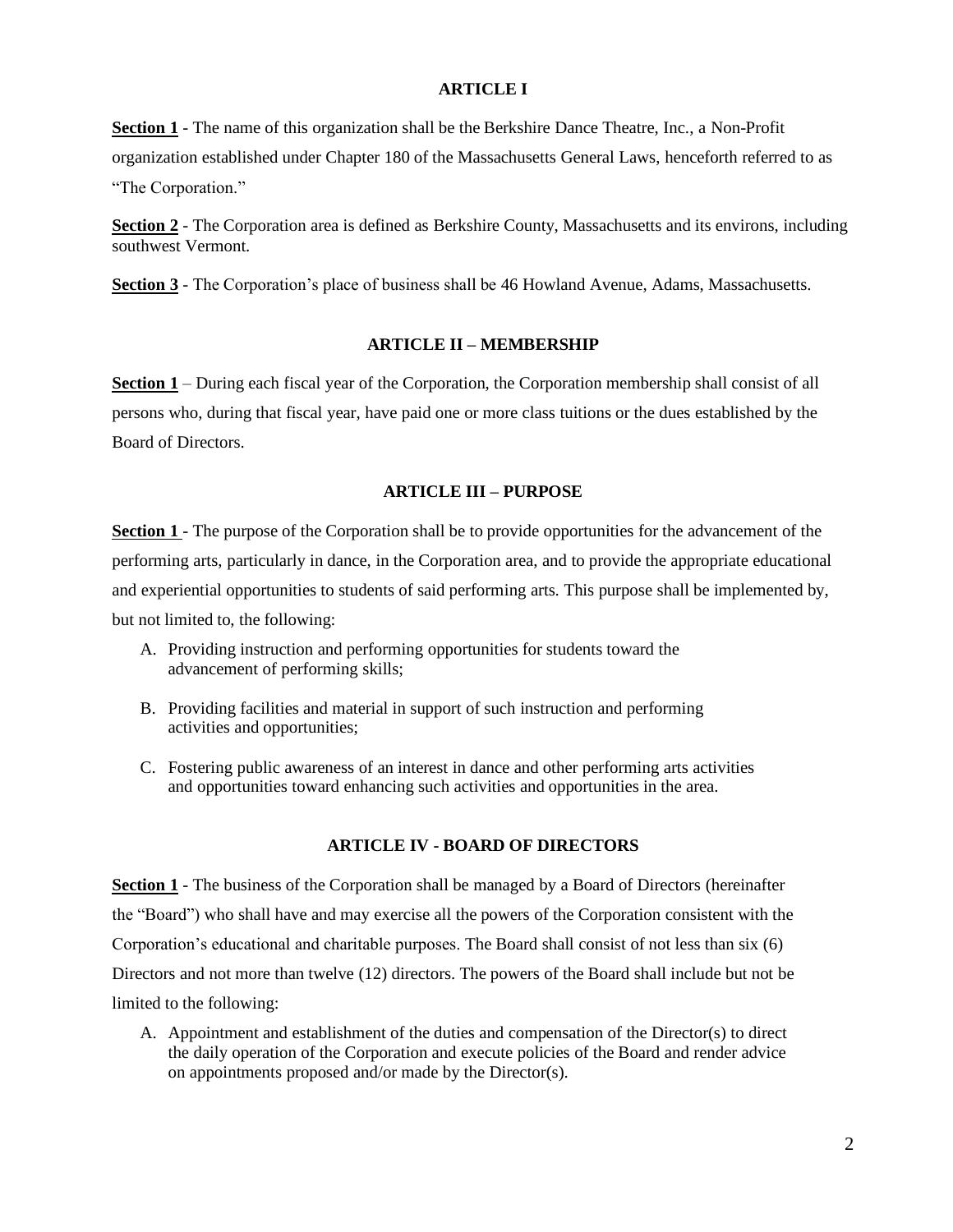- B. Final absolute power of the Corporation, including the authority to enter into agreements and contracts, purchase, lease, and sell property, make loans or grants, and purchase equity;
- C. Determination, subject to applicable laws and regulations of the Federal and State governments, of personnel, fiscal and program policy;
- D. Final approval of all program proposals and budgets;
- E. Enforcement of compliance with all applicable conditions of grants and contributions.

**Section 2** – Membership to the Board shall be by recommendation of a member of the Board with election by a majority of the current board. Directors shall be elected annually to serve a term of three or fewer years. The board shall be comprised of a combination of parents or legal guardians of a student as well as non-parents / legal guardians of students with professional experience.

#### **Section 3**

- A. At any meeting of the Board, a simple majority of the Directors currently serving on the Board shall constitute a quorum for the transaction of business at any of the meetings of the Corporation. There shall be no voting by proxy at any of the meetings of the Corporation. The act of the majority of the Directors present at a regularly called meeting at which a quorum is present at the time of the act, shall be the act of the Board, except as otherwise noted in these bylaws. This includes the voting on Budget and financial matters.
- B. Any action to be taken by the Board may be taken without a meeting if all Directors consent to the action in writing and the written consents are filed with the records of the Board. Such consents may be transmitted electronically and shall be treated for all purposes as a vote at a meeting.
- C. A meeting of the Board may be held by online video and audio conferencing, conference telephone or similar communications equipment by which all persons participating in the meeting can hear one another at the same time, and participation by such means by a person not physically present shall constitute the presence of such person at such meeting. The act of the majority of the Directors present on the conference call at a regularly called meeting at which a quorum is present at the time of the act, shall be the act of the Board, except as otherwise noted in these bylaws.

**Section 4** - The election of Directors shall take place at the annual meeting of the corporation. The Board of Directors shall fill vacancies on the Board by appointing an interim Director to serve until the next annual meeting, at which time a new Director shall be elected to fill the remainder of the unexpired term of the vacancy.

**Section 5** - Absence from three (3) meetings of the Board without previous notification or a valid reason shall be considered a resignation. Absence from six meetings in a calendar year for any reason shall be considered a resignation. The Board shall be vested with the authority to remove any officer or Director from office for cause. The Board may convene with at least one week's notice to vote for removal of an officer or Director; a two-thirds (2/3) of those present and voting is required.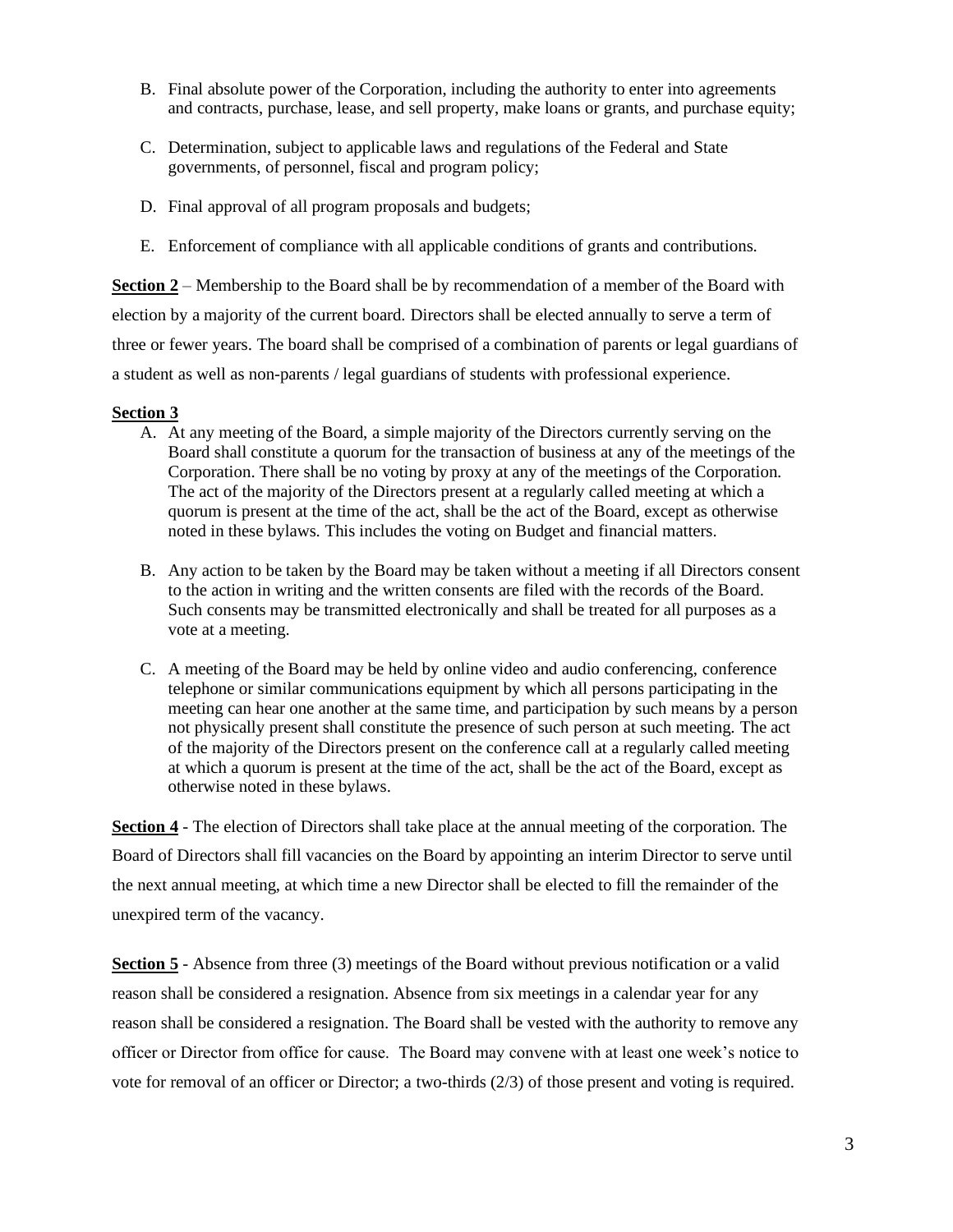**Section 6** - The Board may hire a Recorder to take the official minutes of the Corporation. The Recorder shall provide the minutes to the Secretary for review within two weeks following the meeting.

**Section 7** – A Non-Disclosure Confidentiality Agreement must be signed by each elected Director to the Board at the beginning of each term.

# **ARTICLE V – OFFICERS**

**Section 1** - The officers of the Corporation shall be the President, Vice President, Secretary/Clerk, and Treasurer, and such other officers as the Directors from time to time may in their discretion elect. After nominations by members of the Board, all officers shall be elected for a one year term by the Board at the next Board meeting following the annual meeting. Any two or more offices may be held by the same person. All officers must be Board members.

**Section 2** - The duties of each officer shall be:

- A. The President / Chairperson, as chief officer and spokesperson for the Corporation, shall in addition to fulfilling normal duties of the position, appoint such committees as may be needed. All such appointments shall be approved by a majority vote of the Board. In addition, the President shall sign on behalf of the Corporation all deeds, contracts and other formal instruments. Additionally, the President will work with Director(s) regarding Staff, Payroll, and Faculty concerns.
- B. The Vice President shall perform such functions as may be delegated to him/her by the President.
- C. The Secretary/Clerk shall be responsible for the safekeeping of the official minutes of the Corporation, its records and any other responsibilities as may be required under the statutes of the Commonwealth of Massachusetts. The Secretary shall be responsible for taking minutes when the Recorder, if any, is not present and shall present the minutes, whether or not prepared by a recorder, to the Board for its approval at the next meeting of the Board. After reviewing minutes received from the Recorder, the Secretary will be responsible for providing minutes of prior meetings to the Directors of the Corporation.
- D. The Treasurer shall have the charge of all financial papers and financial records of the Corporation and shall have the responsibility for the funds of the Corporation and for keeping full and accurate accounts and records of all receipts and disbursements of the Corporation. All such papers, records, and accounts shall be kept in the principal place of business of the Corporation and be open to inspection by any Director at any time during the regular business hours of the Corporation and to any member, at intervals of not more than twelve (12) months.

**Section 3** - The Corporation shall, to the extent legally permissible, indemnify any person serving or who has served as a Director or Officer of the Corporation, against all liabilities and expenses, including amounts paid in satisfaction of judgments, in compromise or as fines and penalties, and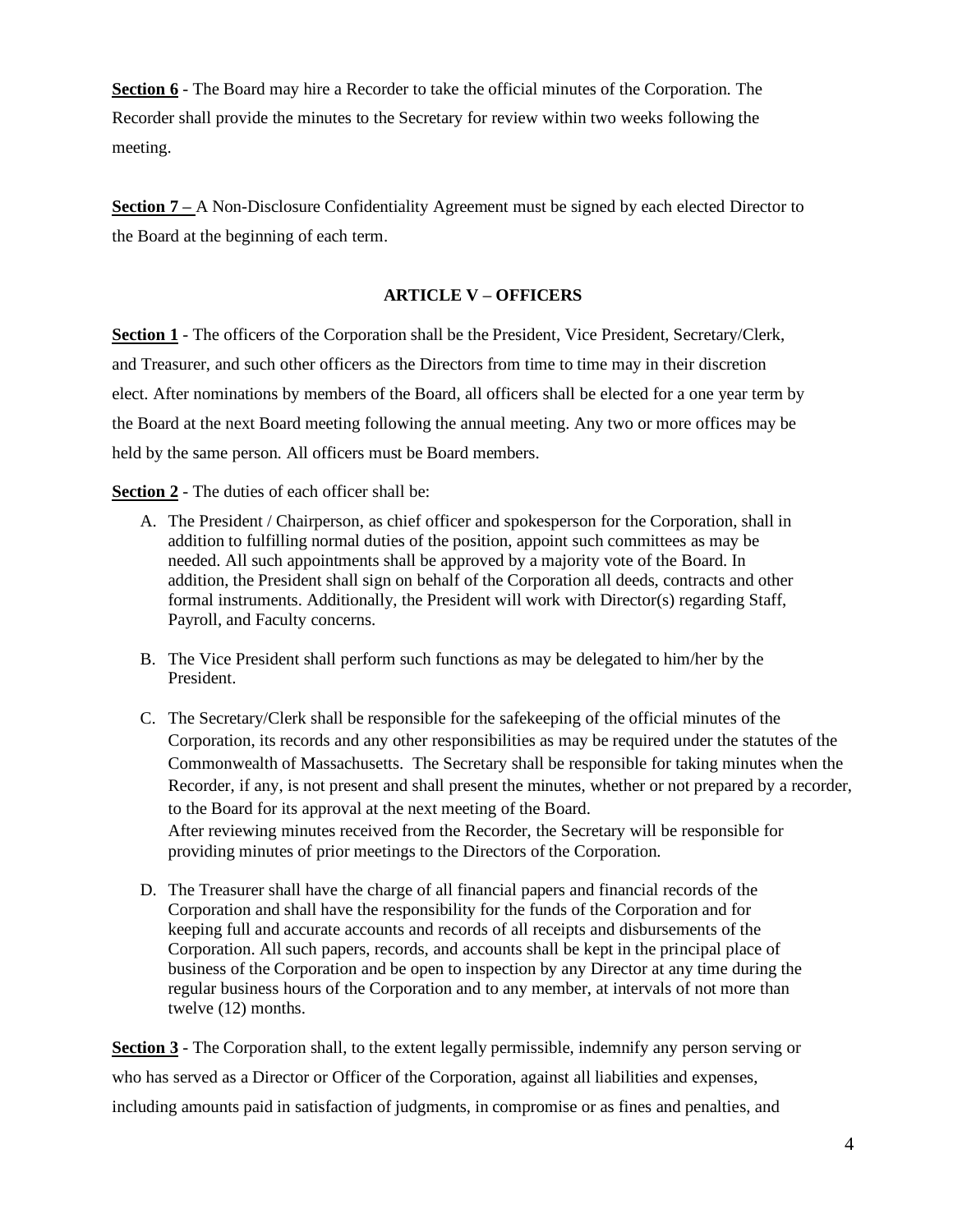counsel fees, reasonably incurred by him in connection with the defense or disposition of any action, suit or other proceeding, whether civil, or criminal, in which he may be involved or with which he may be threatened, while serving or thereafter, by reason of his being or having been such a Director or Officer, except with respect to any matter as to which he shall have been adjudicated in the proceeding not to have acted in good faith in the reasonable belief that his action was in the best interests of the Corporation; provided, however, that as to any matter disposed of by a compromise payment by such Director or Officer pursuant to consent decree or otherwise, no indemnification either for said payment or for any other expenses shall be provided unless such compromise shall be approved as in the best interests of the Corporation, after notice that it involves such indemnification, by a disinterested majority of the Directors then in office.

**Section 4 -** All committees shall be advisory and recommending in nature, shall be composed of at least one member of the Board and one or more persons chosen by the Board from the general membership of the Corporation and shall report to the Board. Actions of committees need approval from the Board of Directors prior to implementation.

#### **ARTICLE VI: SPECIFIC OPERATING PROCEDURES**

**Section 1** - Unless otherwise specified herein, Roberts Rules of Order shall govern the proceedings of the Corporation.

**Section 2 -** There shall be an annual meeting of the Board held in January for the purpose of electing Directors and presenting annual reports and doing other appropriate business.

**Section 3 -** All meetings of the Board shall be open to the membership. However, the Board may vote by a majority present to hold a meeting in Executive Session. Only Board members and persons invited by the Board while in Executive Session may attend a meeting in Executive Session. Records and Minutes of all open meetings shall always be made available for inspection by the membership in the Corporation's normal place of business. Records and Minutes for all Executive Sessions will only be distributed to Board members and those invited to that particular Executive Session. All meetings may be held by online video and audio conferencing, conference telephone or similar communications equipment by which all persons participating in the meeting can hear one another at the same time, and participation by such means by a person not physically present shall constitute the presence of such person at such meeting.